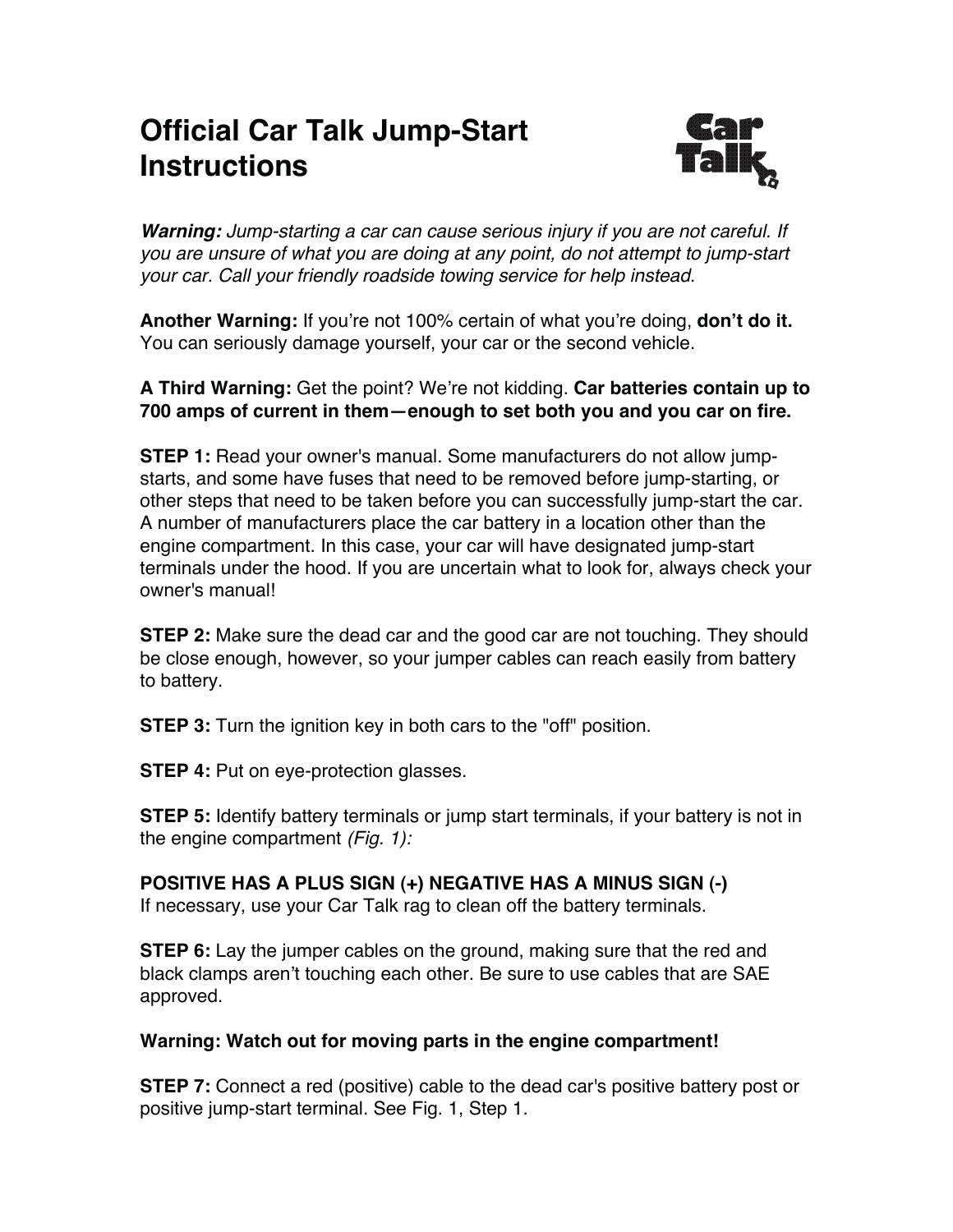**STEP 8:** Connect the other end of the red (positive) cable to the live car's positive battery post. See Fig. 1, Step 2.

**STEP 9:** Connect one end of the black (negative) cable to the live car's negative battery post. Do not connect the other end of the negative cable to the dead car's\_battery post. See Fig. 1, Step 3.



**Fig. 1:** Proper order for jump-starting car

**STEP 10:** Locate an unpainted metal part of the dead car's engine, away from the battery. The engine manifold is a good location. You can also use the air conditioner compressor bracket or the alternator bracket (the bracket is the piece of metal to which the compressor or alternator is attached), but be careful to avoid moving parts, such as belts. See Fig. 1, Step 4 or 4a.

**STEP 11:** Connect the unused end of the black (negative) cable to this location.

**STEP 12:** Start the good car's engine.

**STEP 13:** Start the dead car's engine. If it doesn't crank, wait for two or three minutes and try again.

**STEP 14:** If it still doesn't crank, you probably have a bad connection somewhere. If the dead car's engine fails to crank, turn off the engine of the good